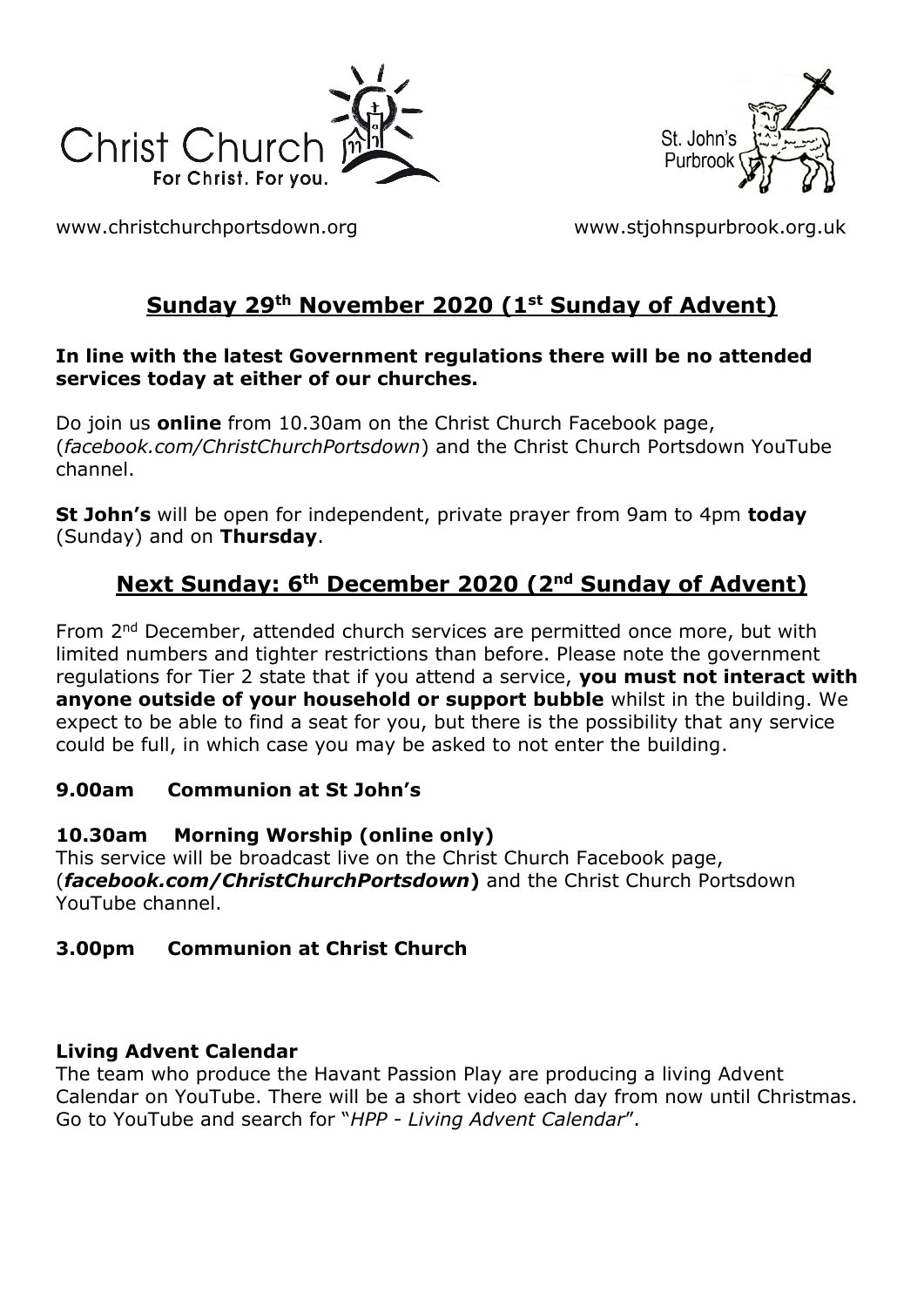#### **Christmas Services**

The celebration of Christmas in our churches will be very different this year. The situation is fluid, but current plans are:

#### **Sunday 20th December**

9.00am Service of Christmas Readings at St John's 10.30am Service of Christmas Readings online 3.00pm Service of Christmas Readings at Christ Church

#### **Christmas Eve**

St John's open for individual private prayer all day culminating in: 5.00pm Communion for Christmas Eve at St John's 7.30pm Communion for Christmas Eve at Christ Church

#### **Christmas Day**

Online service for Christmas Day available to view from 8.00am 8.00am Christmas Day Communion at St John's 10.00am Christmas Day Communion at Christ Church

**Carol Service:** We will not be permitted to sing at any of our indoor services. However, we may be able to hold a simple carol service outside (e.g. in the car park at St John's). We are awaiting clarification as to whether this is permitted.

#### **CHRIST CHURCH NORTH DRIVEWAY**

Although the PCC is ready to commence this work, and the Faculty permission has been received from the Diocese, the process in obtaining planning permission from Portsmouth City Council is proving slow. Therefore the full project will not take place for several months. With this in mind, the PCC has instructed L A Kattenhorn & Partners Ltd to carry out a temporary project to create a safe walkway on the north drive, adjacent to the handrail. This work is scheduled for  $17<sup>th</sup>$  December. From that date it will not be possible for vehicles to use the north drive (until the full project is completed). At the same time, the shingle on the south drive will be replenished.

|                      | <b>CONTACTS</b>                            |
|----------------------|--------------------------------------------|
| <b>Vicar</b>         | <b>Revd Andy Wilson</b> (day off Monday)   |
|                      | vicar@christchurchportsdown.org            |
|                      | purbrookvicar@gmail.com                    |
| <b>Associate</b>     | <b>Revd Laura Cameron</b>                  |
| <b>Minister</b>      | revdlauracameron@gmail.com                 |
| <b>Curate</b>        | <b>Revd Matt Grove</b> (day off Friday)    |
|                      | matt.grove@christchurchportsdown.org       |
| Churchwarden         | <b>Bill Jeffery</b>                        |
| <b>SJP</b>           | purbrookchurch@gmail.com                   |
| <b>Churchwarden</b>  | <b>Stephen Anderson</b>                    |
| <b>CCP</b>           | stephen.anderson@christchurchportsdown.org |
| <b>Churchwarden</b>  | <b>Karina Golledge</b>                     |
| <b>CCP</b>           | thegolledges@btinternet.com                |
| <b>Administrator</b> | <b>Emma Evans</b>                          |
|                      | parish.office@christchurchportsdown.org    |
| <b>Hall Manager</b>  | Jacqui Wilson                              |
| <b>CCP</b>           | hall.manager@christchurchportsdown.org     |
| Website              | <b>Matt Doe</b>                            |
|                      | webmaster@christchurchportsdown.org        |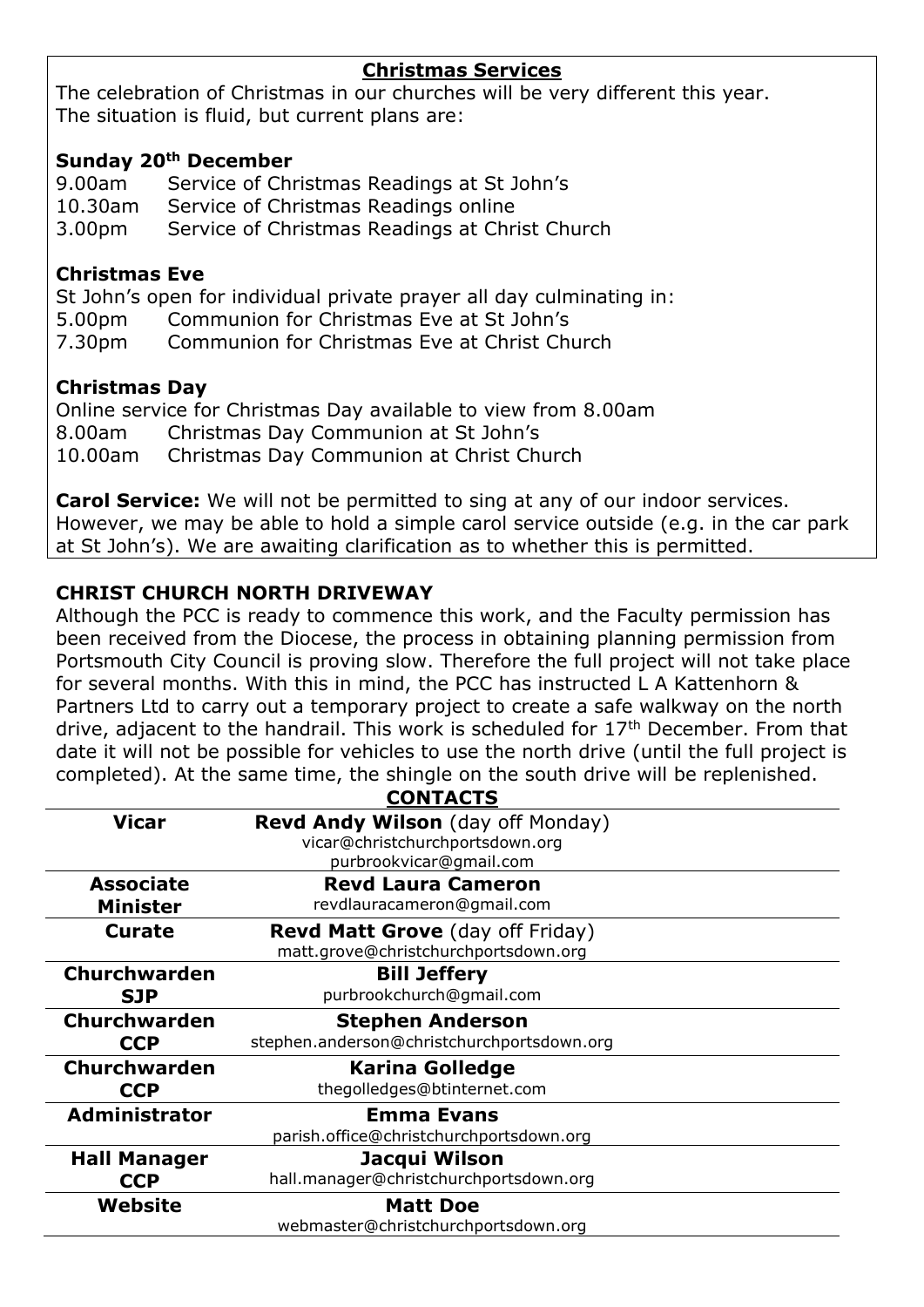# **Sunday 29 November 2020**

1st Sunday of Advent

# **Collect**

Almighty God, as your kingdom dawns, turn us from the darkness of sin to the light of holiness, that we may be ready to meet you in our Lord and Saviour, Jesus Christ.

# **Isaiah 64:1–9**

 $64$  O that you would tear open the heavens and come down, so that the mountains would quake at your presence $-$ <sup>2</sup> as when fire kindles brushwood and the fire causes water to boil—to make your name known to your adversaries, so that the nations might tremble at your presence! <sup>3</sup> When you did awesome deeds that we did not expect, you came down, the mountains quaked at your presence.

 $4$  From ages past no one has heard, no ear has perceived, no eye has seen any God besides you, who works for those who wait for him. <sup>5</sup> You meet those who gladly do right, those who remember you in your ways. But you were angry, and we sinned; because you hid yourself we transgressed. <sup>6</sup> We have all become like one who is unclean, and all our righteous deeds are like a filthy cloth. We all fade like a leaf, and our iniquities, like the wind, take us away.  $7$  There is no one who calls on your name, or attempts to take hold of you; for you have hidden your face from us, and have delivered us into the hand of our iniquity.  $8$  Yet, O Lord, you are our Father; we are the clay, and you are our potter; we are all the work of your hand. <sup>9</sup> Do not be exceedingly angry, O Lord, and do not remember iniquity for ever. Now consider, we are all your people.

# **Psalm 80:1–8, 18–20**

<sup>1</sup> Hear, O Shepherd of Israel, you that led Joseph like a flock;  $^2$  Shine forth, you that are enthroned upon the cherubim, before Ephraim, Benjamin and Manasseh. <sup>3</sup> Stir up your mighty strength and come to our salvation. <sup>4</sup> Turn us again, O God; show the light of your countenance, and we shall be saved.  $5$  O Lord God of hosts, how long will you be angry at your people's prayer? <sup>6</sup> You feed them with the bread of tears; you give them abundance of tears to drink.  $<sup>7</sup>$  You have made us the derision of our neighbours, and our enemies laugh us</sup> to scorn. <sup>8</sup> Turn us again, O God of hosts; show the light of your countenance, and we shall be saved.  $18$  Let your hand be upon the man at your right hand, the son of man you made so strong for yourself.  $19$  And so will we not go back from you; give us life, and we shall call upon your name. <sup>20</sup> Turn us again, O Lord God of hosts; show the light of your countenance, and we shall be saved.